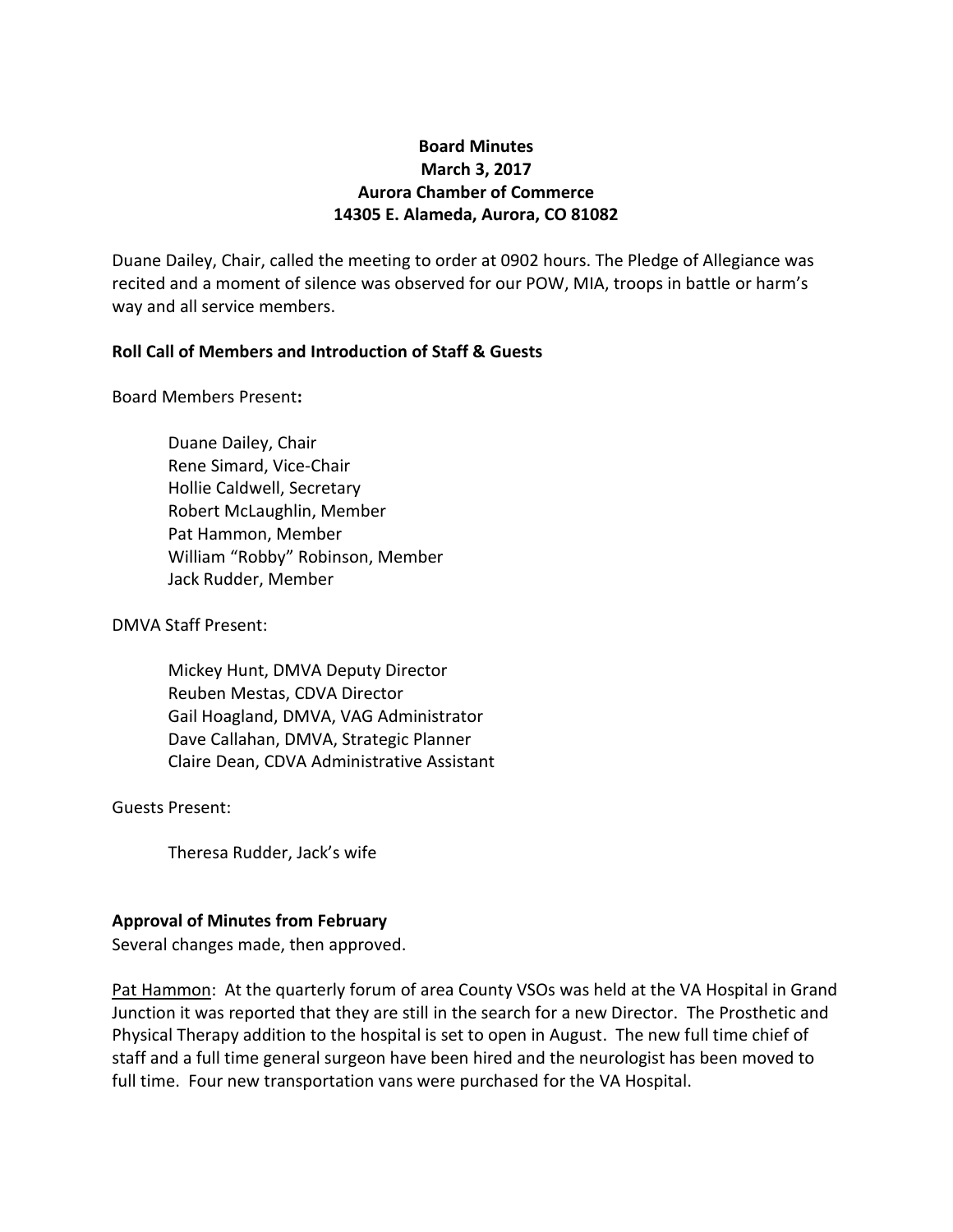Jack Rudder: The San Luis Valley is still in need of a doctor. The Choice card is receiving mixed reviews. There have been ten military funerals in the Alamosa area so far this year.

Duane Dailey: Twelve World War II veterans live in the Grand County area. Mr. Dailey asked for clarification on the census issue discussed at last month's meeting. Mr. Mestas explained that the VA report is to now include anyone who served, which will change the total veterans on the GDX Report. Mr. Dailey wondered how to get an exact veteran population count in his county.

Rene Simard: The Sturm Clinic is partnering with Buckley Air Force Base to provide mental health field placements. The 41<sup>st</sup> Annual Armed Forces Recognition Luncheon will be held on May 5, 2017 at the DoubleTree in Denver. The keynote speaker will be Lt. General (retired) Mike Hamel.

Hollie Caldwell: Ms. Caldwell will attend the Homes for Heroes non-profit event in March.

Robert McLaughlin: While working with My VA Pikes Peak Initiative, Mr. McLaughlin addressed where Health Net is falling short. The Mount Carmel Center in Colorado Springs celebrated their one year anniversary. Around 10,000 veterans and their families have been served. The University of Colorado Health and Cohen Veterans Network will partner to form a behavioral health center. It will serve an estimated 83,000 individuals in the community. Mr. McLaughlin will accompany Mr. Hunt and representatives of the Federal VA to a town hall meeting in Trinidad in late spring.

Ms. Hammon asked about Health Net. Mr. McLaughlin will work with Ms. Hammon to get her connected to the right people.

Mickey Hunt: A new TAG will begin in April and Mr. Hunt will help with the transition. Both Mr. Hunt and Mr. McLaughlin will tour Fort Wooten in Trinidad on March 10. Mr. Hunt recently attended a recognition ceremony, hosted by US Representative Ed Pearlmutter, for a 99 yearold veteran. The current TAG will oversee the Veterans Trust Fund, but the new TAG will have to decide on the Veterans Assistance Grants. Greg Dorman will schedule Senate confirmations for the newest Board members: Robert McLaughlin and Pat Hammon. It has been proposed that the Homelake Cemetery be transferred from the Department of Human Services to the Department of Military and Veterans Affairs. Should the transfer occur, all previous reservations would be null and void, angering the community.

The 14,000 square-foot Western Slope One-Stop will be funded next fiscal year with a current cost of \$3.5M. Board members are encouraged to attend a press conference in Grand Junction sometime in May.

Mr. Robinson inquired about the possibility of Homelake Cemetery being run by the Department of Military and Veterans Affairs. The issue is that the Department of Human Services needs to correctly fund cemetery groundkeepers.

Reuben Mestas: Mr. Mestas clarified to the Board that all veterans living in Las Animas County are directed to the VA Hospital in Albuquerque, or the clinic in Raton, New Mexico. UCCS in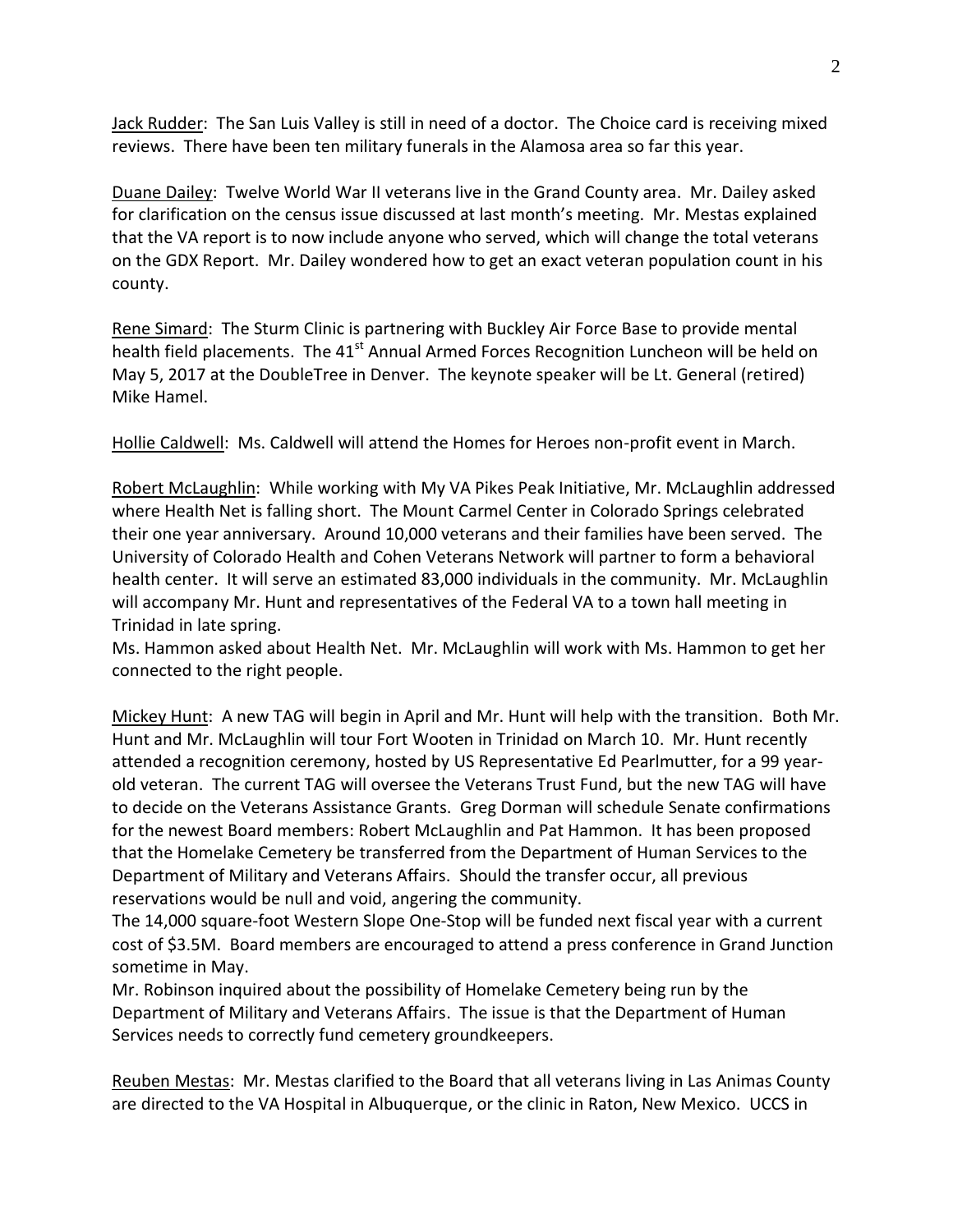Colorado Springs has begun a pilot program for veterans to help them transition into engineering careers.

Gail Hoagland: Many applications were hand-delivered to Gail's office in Centennial. Fortyseven applications were received for the Veterans Assistance Grant, with \$2M in requests. There were many new organizations offering different programs this year. Twenty-six applications were received for the Veterans Trust Fund, with five being new applicants and two former applicants. There were many requests from Community Living Centers. Greg Dorman is currently working with Legislature to find out how much money will be available for the Veterans Trust Fund. It is expected that funds will be considerably less than last year. Decisions on grant applications will need to be fully justified and due by the end of April. Surveys will be used to collect data from applicants to find out if the application was easy and if the webinar and staff were helpful.

Mr. Robinson wanted to know who decides the amount of money for the Veterans Trust Fund. The Joint Budget Committee decides the appropriations.

Mr. Simard recommended the Board sign a Certificate of Recognition for Ivan Brooks, the Grant Administrator in Trinidad, for his outstanding work. Ms. Hoagland will produce the certificate.

Dave Callahan: A Strategic Planning presentation was presented to the Board along with an exercise exploring the Board's strengths, weaknesses, opportunities and threats. The Board was then instructed to work on Mission and Vision Statements.

The Board recessed at 10:25 a.m. and resumed labor at 10:39 a.m.

Ms. Hoagland reminded the Board that they need to be mindful of identified conflicts of interest, and that if they cannot score grant applicants without bias, they can recuse themselves. Only the information provided in the application should be used in scoring. Handouts were given and a quick scoring exercise followed. Mr. Simard requested to add a letter on the rubric that corresponds with the spreadsheet. Next week, grant applications will be sent to the Board electronically. Decisions will be made at April's Board meeting.

#### **Future Meetings**

April 7 Board Meeting, Centennial Public Works, 7272 S. Eagle St. May 12 Board Meeting, Durango, 8am June 2 Board Meeting, Community Living Center in Rifle

### **Old Business**

#### **New Business**

The Board has been invited to attend a one hour presentation on aerial firefighting at an airport four miles away from the Community Living Center in Rifle. The optional presentation will be set up through Ms. Hammon to follow the June Board meeting.